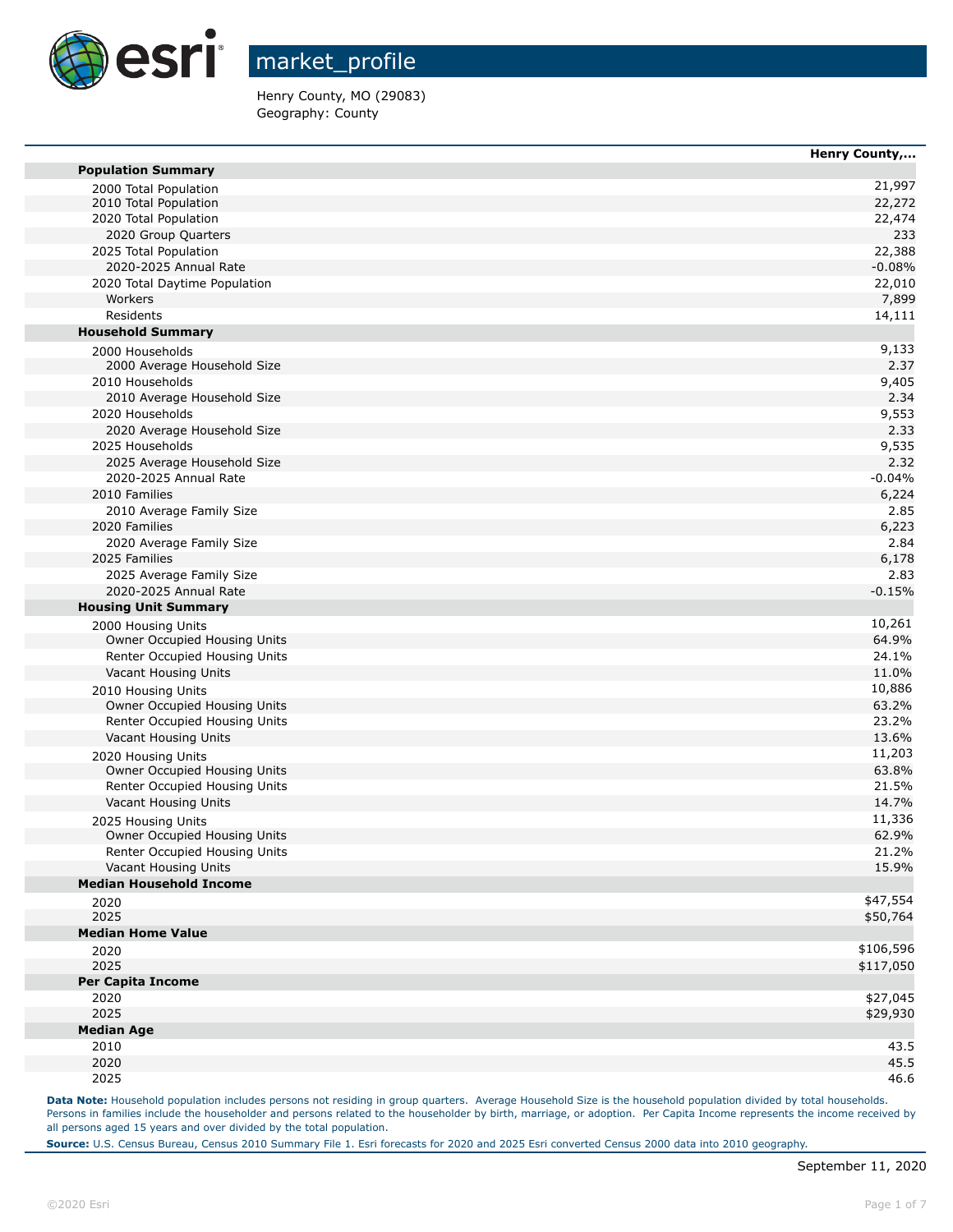

Henry County, MO (29083) Geography: County

|                                            | <b>Henry County,</b> |
|--------------------------------------------|----------------------|
| 2020 Households by Income                  |                      |
| Household Income Base                      | 9,553                |
| $<$ \$15,000                               | 12.1%                |
| $$15,000 - $24,999$                        | 13.2%                |
| \$25,000 - \$34,999                        | 10.4%                |
| \$35,000 - \$49,999                        | 16.3%                |
| \$50,000 - \$74,999                        | 20.2%                |
| \$75,000 - \$99,999                        | 11.1%                |
| $$100,000 - $149,999$                      | 10.2%                |
| \$150,000 - \$199,999                      | 4.0%                 |
| \$200,000+                                 | 2.4%                 |
| Average Household Income                   | \$63,585             |
| 2025 Households by Income                  |                      |
| Household Income Base                      | 9,535                |
| $<$ \$15,000                               | 10.7%                |
| \$15,000 - \$24,999                        | 12.3%                |
| \$25,000 - \$34,999                        | 10.1%                |
| \$35,000 - \$49,999                        | 16.0%                |
| \$50,000 - \$74,999                        | 20.1%                |
| \$75,000 - \$99,999                        | 11.9%                |
| $$100,000 - $149,999$                      | 11.6%                |
| \$150,000 - \$199,999                      | 4.5%                 |
| \$200,000+                                 | 2.9%                 |
| Average Household Income                   | \$70,235             |
| 2020 Owner Occupied Housing Units by Value |                      |
| Total                                      | 7,142                |
| $<$ \$50,000                               | 16.7%                |
| \$50,000 - \$99,999                        | 30.8%                |
| $$100,000 - $149,999$                      | 18.5%                |
| \$150,000 - \$199,999                      | 12.6%                |
| \$200,000 - \$249,999                      | 7.6%                 |
| \$250,000 - \$299,999                      | 4.6%                 |
| \$300,000 - \$399,999                      | 6.0%                 |
| \$400,000 - \$499,999                      | 1.0%                 |
| \$500,000 - \$749,999                      | 1.8%                 |
| \$750,000 - \$999,999                      | 0.2%                 |
| \$1,000,000 - \$1,499,999                  | 0.1%                 |
| \$1,500,000 - \$1,999,999                  | 0.0%                 |
| $$2,000,000 +$                             | 0.1%                 |
| Average Home Value                         | \$144,543            |
| 2025 Owner Occupied Housing Units by Value |                      |
| Total                                      | 7,133                |
| $<$ \$50,000                               | 14.7%                |
| \$50,000 - \$99,999                        | 29.0%                |
| $$100,000 - $149,999$                      | 18.6%                |
| \$150,000 - \$199,999                      | 13.1%                |
| \$200,000 - \$249,999                      | 8.1%                 |
| \$250,000 - \$299,999                      | 5.2%                 |
| \$300,000 - \$399,999                      | 7.3%                 |
| \$400,000 - \$499,999                      | 1.3%                 |
| \$500,000 - \$749,999                      | 2.4%                 |
| \$750,000 - \$999,999                      | 0.2%                 |
| $$1,000,000 - $1,499,999$                  | 0.1%                 |
| \$1,500,000 - \$1,999,999                  | 0.0%                 |
| $$2,000,000 +$                             | 0.1%                 |
| Average Home Value                         | \$155,226            |

Data Note: Income represents the preceding year, expressed in current dollars. Household income includes wage and salary earnings, interest dividends, net rents, pensions, SSI and welfare payments, child support, and alimony.

**Source:** U.S. Census Bureau, Census 2010 Summary File 1. Esri forecasts for 2020 and 2025 Esri converted Census 2000 data into 2010 geography.

F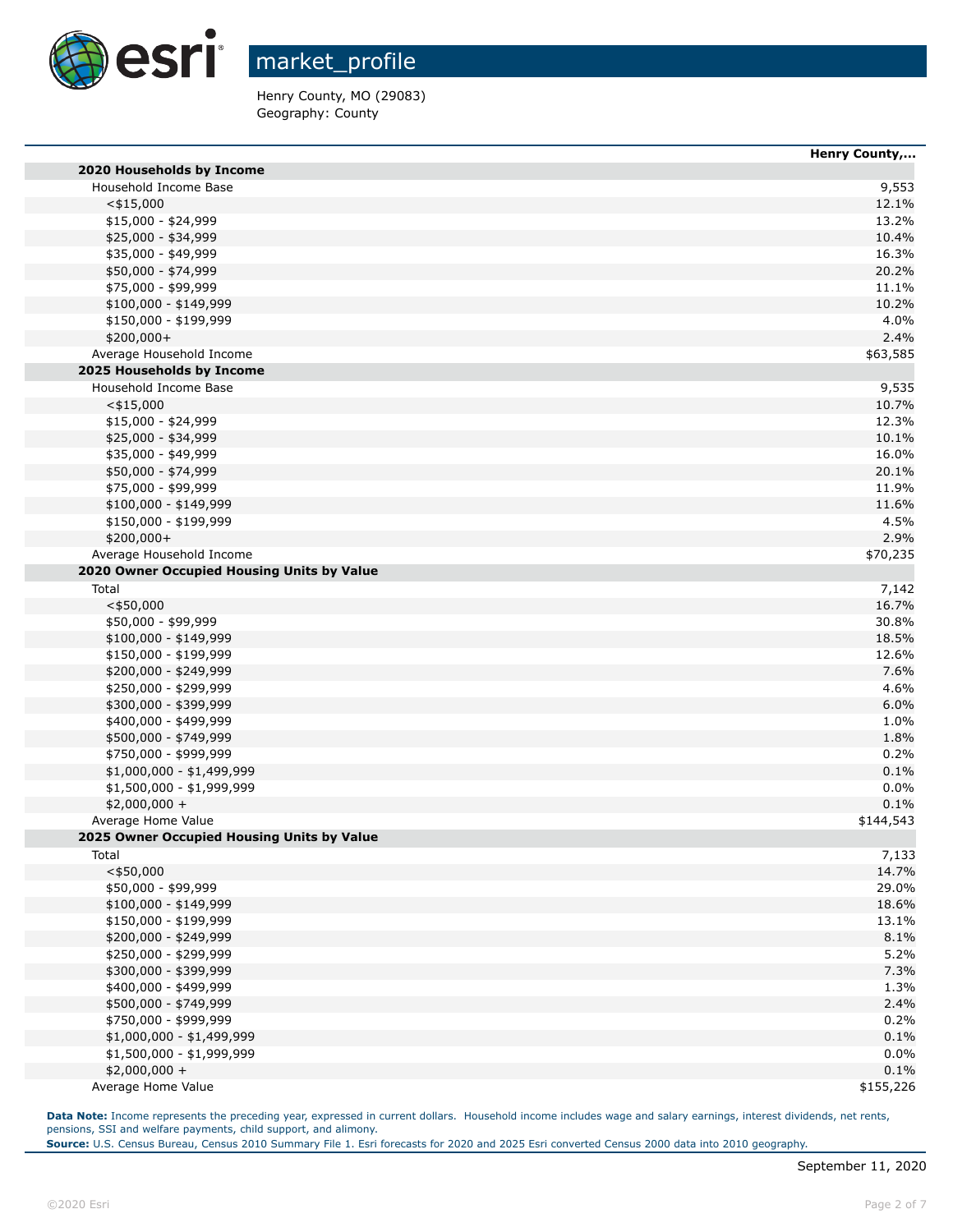

Henry County, MO (29083) Geography: County

|                               | Henry County, |
|-------------------------------|---------------|
| 2010 Population by Age        |               |
| Total                         | 22,272        |
| $0 - 4$                       | 6.0%          |
| $5 - 9$                       | 6.3%          |
| $10 - 14$                     | 6.3%          |
| $15 - 24$                     | 10.9%         |
| $25 - 34$                     | 10.9%         |
| $35 - 44$                     | 11.4%         |
| $45 - 54$                     | 15.0%         |
| $55 - 64$                     | 13.7%         |
| $65 - 74$                     | 10.5%         |
| 75 - 84                       | 6.3%          |
| $85 +$                        | 2.7%          |
| $18 +$                        | 77.7%         |
| 2020 Population by Age        |               |
| Total                         | 22,474        |
| $0 - 4$                       | 5.5%          |
| $5 - 9$                       | 5.7%          |
| $10 - 14$                     | 5.8%          |
| $15 - 24$                     | 10.2%         |
| $25 - 34$                     | 11.3%         |
| $35 - 44$                     | 10.9%         |
| $45 - 54$                     | 11.9%         |
| $55 - 64$                     | 15.3%         |
| $65 - 74$                     | 13.1%         |
| 75 - 84                       | 7.4%          |
| $85 +$                        | 3.0%          |
| $18 +$                        | 79.8%         |
| 2025 Population by Age        |               |
| Total                         | 22,388        |
| $0 - 4$                       | 5.3%          |
| $5 - 9$                       | 5.6%          |
| $10 - 14$                     | 6.1%          |
| $15 - 24$                     | 9.9%          |
| $25 - 34$                     | 10.3%         |
| $35 - 44$                     | 11.0%         |
| $45 - 54$                     | 11.5%         |
| $55 - 64$                     | 14.1%         |
| $65 - 74$                     | 14.3%         |
| 75 - 84                       | 8.8%          |
| $85 +$                        | 3.1%          |
| $18 +$                        | 79.7%         |
| 2010 Population by Sex        |               |
| Males                         | 10,890        |
| Females                       | 11,382        |
| <b>2020 Population by Sex</b> |               |
| Males                         | 10,975        |
| Females                       | 11,499        |
| 2025 Population by Sex        |               |
| Males                         | 10,944        |
| Females                       | 11,444        |
|                               |               |

**Source:** U.S. Census Bureau, Census 2010 Summary File 1. Esri forecasts for 2020 and 2025 Esri converted Census 2000 data into 2010 geography.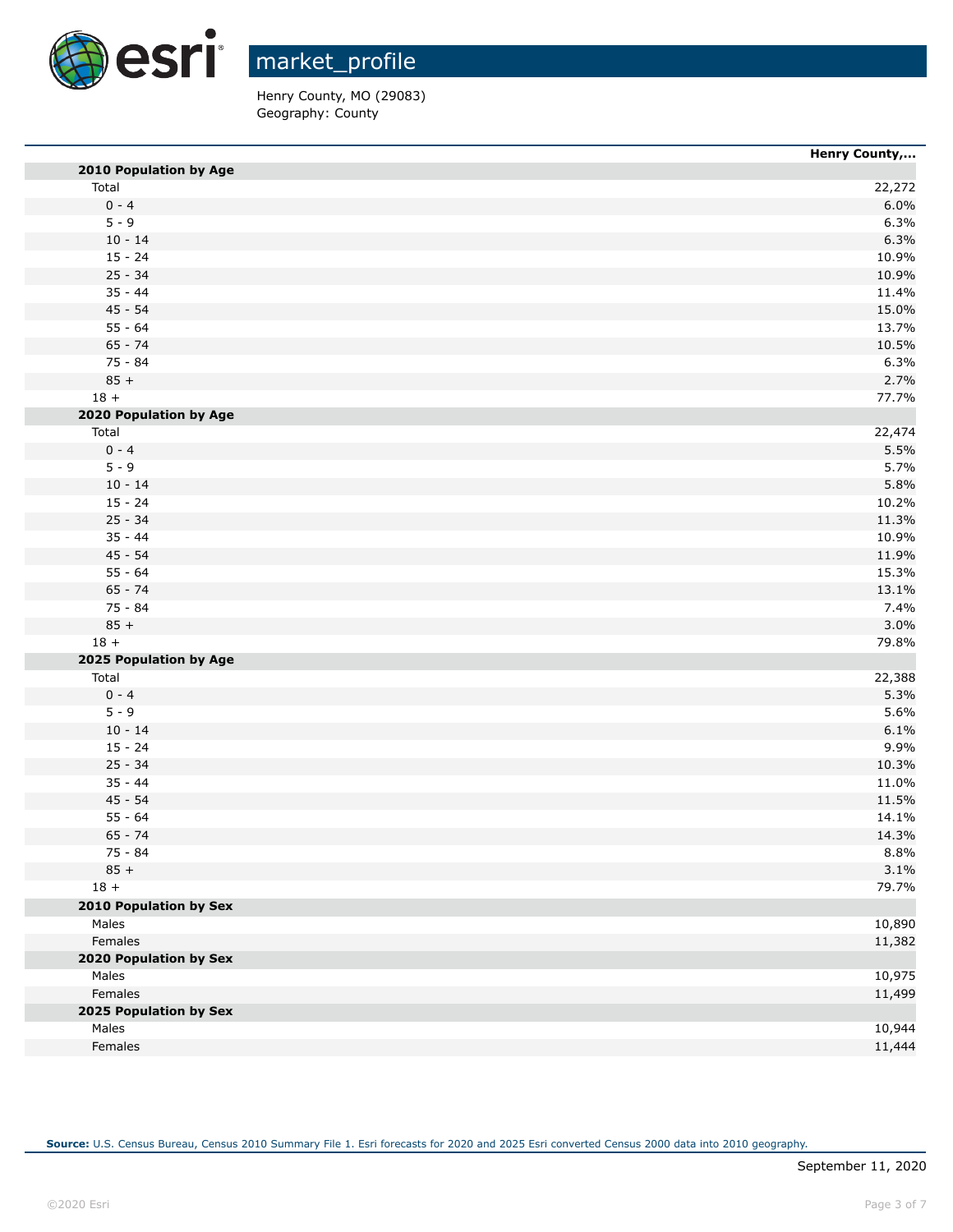

Henry County, MO (29083) Geography: County

|                                                    | Henry County, |
|----------------------------------------------------|---------------|
| 2010 Population by Race/Ethnicity                  |               |
| Total                                              | 22,272        |
| White Alone                                        | 96.4%         |
| <b>Black Alone</b>                                 | 1.0%          |
| American Indian Alone                              | 0.5%          |
| Asian Alone                                        | 0.2%          |
| Pacific Islander Alone                             | 0.1%          |
| Some Other Race Alone                              | 0.3%          |
| Two or More Races                                  | 1.5%          |
| Hispanic Origin                                    | 1.7%          |
| Diversity Index                                    | 10.1          |
| 2020 Population by Race/Ethnicity                  |               |
| Total                                              | 22,474        |
| White Alone                                        | 94.6%         |
| <b>Black Alone</b>                                 | 1.3%          |
| American Indian Alone                              | 0.7%          |
| Asian Alone                                        | 0.4%          |
| Pacific Islander Alone                             | 0.1%          |
| Some Other Race Alone                              | 0.6%          |
| Two or More Races                                  | 2.2%          |
| Hispanic Origin                                    | 2.9%          |
| Diversity Index                                    | 15.6          |
| 2025 Population by Race/Ethnicity                  |               |
| Total                                              | 22,388        |
| White Alone                                        | 94.5%         |
| <b>Black Alone</b>                                 | 1.3%          |
| American Indian Alone                              | 0.7%          |
| Asian Alone                                        | 0.4%          |
| Pacific Islander Alone                             | 0.1%          |
| Some Other Race Alone                              | 0.6%          |
| Two or More Races                                  | 2.3%          |
| Hispanic Origin                                    | 2.9%          |
| Diversity Index                                    | 15.6          |
| 2010 Population by Relationship and Household Type |               |
| Total                                              | 22,272        |
| In Households                                      | 99.0%         |
| In Family Households                               | 82.1%         |
| Householder                                        | 27.9%         |
| Spouse                                             | 21.6%         |
| Child                                              | 27.6%         |
| Other relative                                     | 2.5%          |
| Nonrelative                                        | 2.6%          |
| In Nonfamily Households                            | 16.8%         |
| In Group Quarters                                  | 1.0%          |
| Institutionalized Population                       | 0.9%          |
| Noninstitutionalized Population                    | 0.2%          |

Data Note: Persons of Hispanic Origin may be of any race. The Diversity Index measures the probability that two people from the same area will be from different race/ ethnic groups. **Source:** U.S. Census Bureau, Census 2010 Summary File 1. Esri forecasts for 2020 and 2025 Esri converted Census 2000 data into 2010 geography.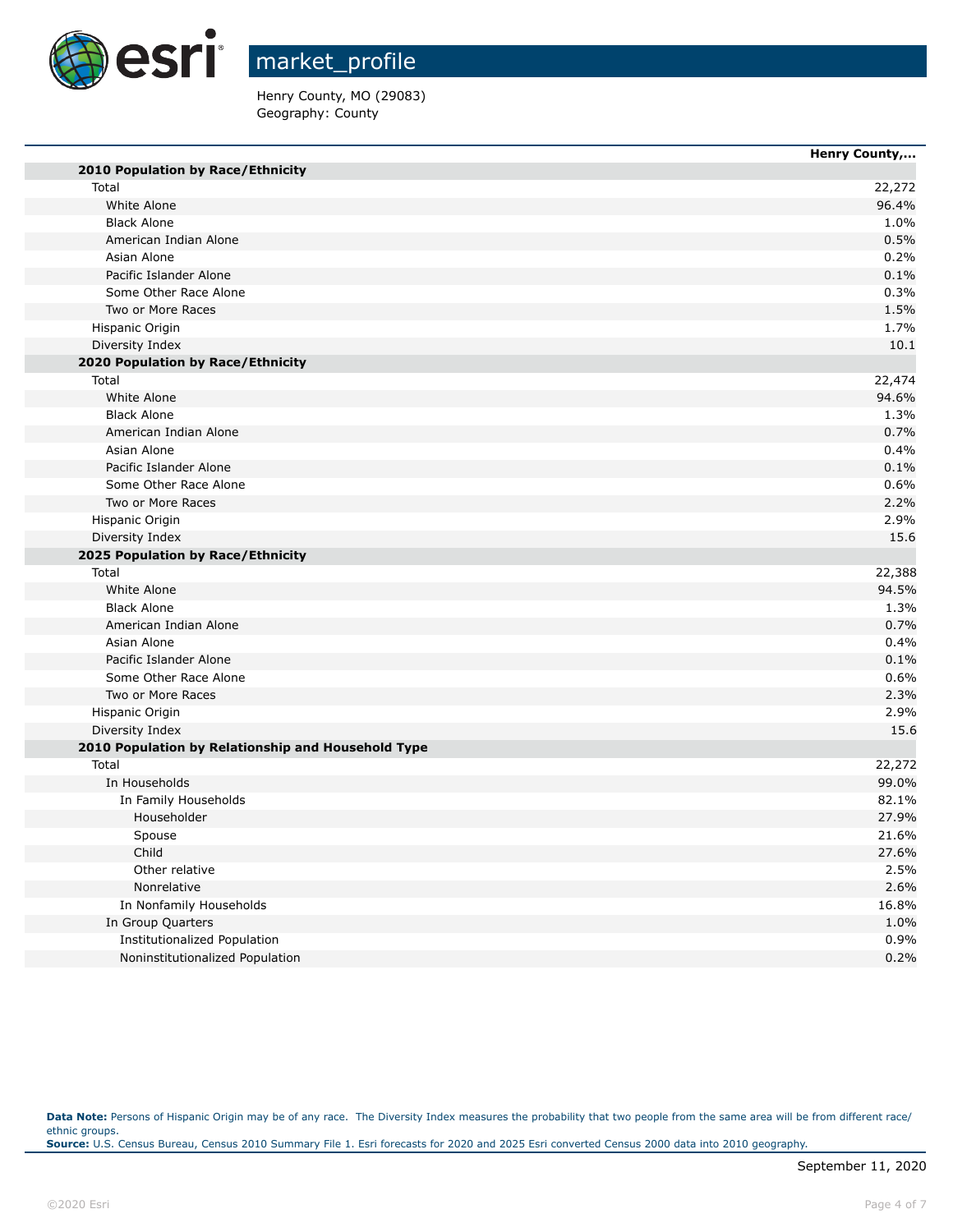

Henry County, MO (29083) Geography: County

|                                               | Henry County, |
|-----------------------------------------------|---------------|
| 2020 Population 25+ by Educational Attainment |               |
| Total                                         | 16,375        |
| Less than 9th Grade                           | 2.6%          |
| 9th - 12th Grade, No Diploma                  | 8.0%          |
| High School Graduate                          | 35.3%         |
| GED/Alternative Credential                    | 6.7%          |
| Some College, No Degree                       | 23.7%         |
| Associate Degree                              | 7.2%          |
| Bachelor's Degree                             | 11.0%         |
| Graduate/Professional Degree                  | 5.4%          |
| 2020 Population 15+ by Marital Status         |               |
| Total                                         | 18,672        |
| Never Married                                 | 21.2%         |
| Married                                       | 55.6%         |
| Widowed                                       | 8.5%          |
| Divorced                                      | 14.7%         |
| 2020 Civilian Population 16+ in Labor Force   |               |
| Civilian Population 16+                       | 9,391         |
| Population 16+ Employed                       | 88.4%         |
| Population 16+ Unemployment rate              | 11.6%         |
| Population 16-24 Employed                     | 10.6%         |
| Population 16-24 Unemployment rate            | 20.4%         |
| Population 25-54 Employed                     | 60.2%         |
| Population 25-54 Unemployment rate            | 11.3%         |
| Population 55-64 Employed                     | 20.8%         |
| Population 55-64 Unemployment rate            | 8.8%          |
| Population 65+ Employed                       | 8.5%          |
| Population 65+ Unemployment rate              | 8.1%          |
| 2020 Employed Population 16+ by Industry      |               |
| Total                                         | 8,303         |
| Agriculture/Mining                            | 4.2%          |
| Construction                                  | 9.3%          |
| Manufacturing                                 | 14.2%         |
| Wholesale Trade                               | 2.1%          |
| Retail Trade                                  | 9.2%          |
| Transportation/Utilities                      | 8.9%          |
| Information                                   | 0.3%          |
| Finance/Insurance/Real Estate                 | 6.3%          |
| <b>Services</b>                               | 42.0%         |
| <b>Public Administration</b>                  | 3.5%          |
| 2020 Employed Population 16+ by Occupation    |               |
| Total                                         | 8,303         |
| White Collar                                  | 51.4%         |
| Management/Business/Financial                 | 11.3%         |
| Professional                                  | 19.7%         |
| <b>Sales</b>                                  | 8.4%          |
| Administrative Support                        | 11.9%         |
| <b>Services</b>                               | 16.3%         |
| <b>Blue Collar</b>                            | 32.3%         |
| Farming/Forestry/Fishing                      | 1.3%          |
| Construction/Extraction                       | 8.4%          |
| Installation/Maintenance/Repair               | 5.2%          |
| Production                                    | 9.8%          |
| Transportation/Material Moving                | 7.5%          |

**Source:** U.S. Census Bureau, Census 2010 Summary File 1. Esri forecasts for 2020 and 2025 Esri converted Census 2000 data into 2010 geography.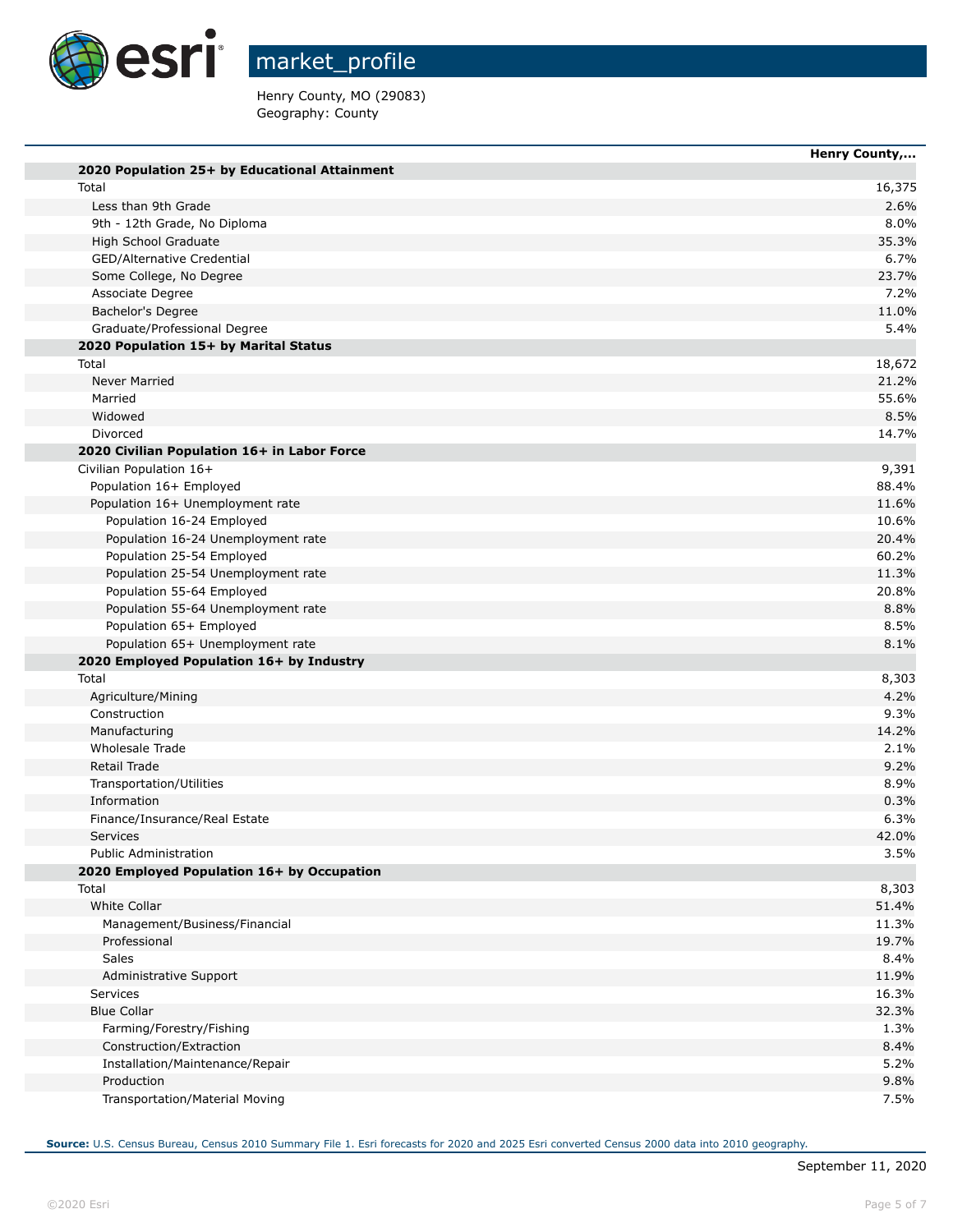

Henry County, MO (29083) Geography: County

|                                               | Henry County, |
|-----------------------------------------------|---------------|
| 2010 Households by Type                       |               |
| Total                                         | 9,405         |
| Households with 1 Person                      | 28.9%         |
| Households with 2+ People                     | 71.1%         |
| Family Households                             | 66.2%         |
| Husband-wife Families                         | 51.1%         |
| With Related Children                         | 17.6%         |
| Other Family (No Spouse Present)              | 15.1%         |
| Other Family with Male Householder            | 4.7%          |
| With Related Children                         | 2.9%          |
| Other Family with Female Householder          | 10.4%         |
| With Related Children                         | 6.8%          |
| Nonfamily Households                          | 4.9%          |
| All Households with Children                  | 27.9%         |
| Multigenerational Households                  | 2.8%          |
| Unmarried Partner Households                  | 6.9%          |
| Male-female                                   | 6.6%          |
| Same-sex                                      | 0.4%          |
| 2010 Households by Size                       |               |
| Total                                         | 9,405         |
| 1 Person Household                            | 28.9%         |
| 2 Person Household                            | 38.4%         |
| 3 Person Household                            | 14.2%         |
| 4 Person Household                            | 10.7%         |
| 5 Person Household                            | 5.2%          |
| 6 Person Household                            | 1.5%          |
| 7 + Person Household                          | 1.0%          |
| 2010 Households by Tenure and Mortgage Status |               |
| Total                                         | 9,405         |
| Owner Occupied                                | 73.1%         |
| Owned with a Mortgage/Loan                    | 41.4%         |
| Owned Free and Clear                          | 31.7%         |
| Renter Occupied                               | 26.9%         |
| 2020 Affordability, Mortgage and Wealth       |               |
| Housing Affordability Index                   | 245           |
| Percent of Income for Mortgage                | 9.4%          |
| Wealth Index                                  | 67            |
| 2010 Housing Units By Urban/ Rural Status     |               |
| <b>Total Housing Units</b>                    | 10,886        |
| Housing Units Inside Urbanized Area           | 0.0%          |
| Housing Units Inside Urbanized Cluster        | 50.9%         |
| Rural Housing Units                           | 49.1%         |
| 2010 Population By Urban/ Rural Status        |               |
| <b>Total Population</b>                       | 22,272        |
| Population Inside Urbanized Area              | 0.0%          |
| Population Inside Urbanized Cluster           | 50.5%         |
| Rural Population                              | 49.5%         |
|                                               |               |

Data Note: Households with children include any households with people under age 18, related or not. Multigenerational households are families with 3 or more parentchild relationships. Unmarried partner households are usually classified as nonfamily households unless there is another member of the household related to the householder. Multigenerational and unmarried partner households are reported only to the tract level. Esri estimated block group data, which is used to estimate polygons or non-standard geography.

**Source:** U.S. Census Bureau, Census 2010 Summary File 1. Esri forecasts for 2020 and 2025 Esri converted Census 2000 data into 2010 geography.